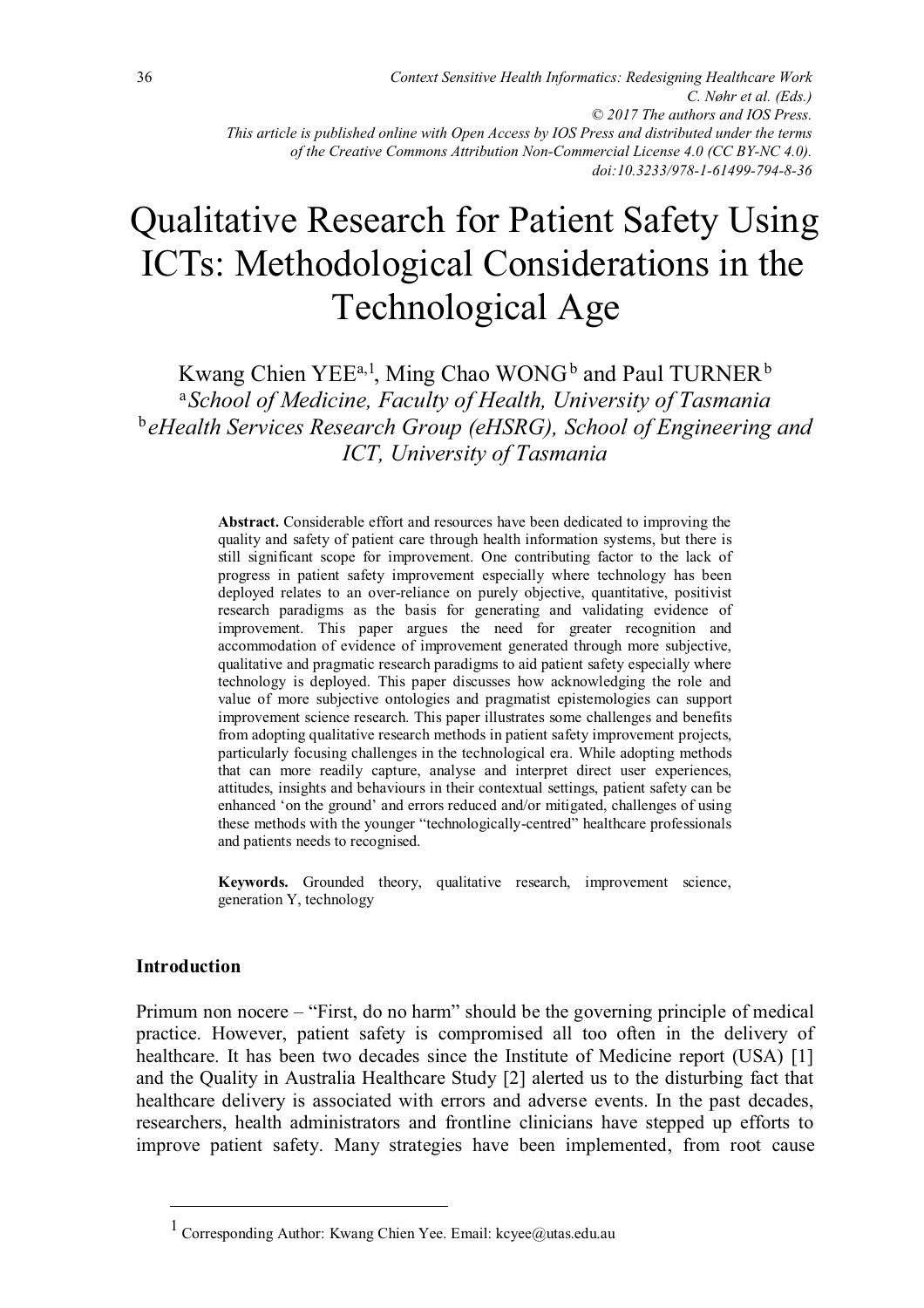analysis to national standards for clinical care but these have met with limited success. Today's healthcare system is still a long way from being safe and reliable.

One of the reasons for the slow progress of patient safety improvement initiatives can be attributed to the over-reliance of an objective, positivist research paradigm where scientific data analysis and double-blinded controlled trials are held in high esteem in order to provide an evidence base for action. More recent studies have emerged which show that qualitative research methods could possibly play a much needed role in improvement science for patient safety, especially when considering the use of information communication technologies (ICTs) [3].

There are benefits and pitfalls for each of these research paradigms. By using quantitative research methodology, the finding is considered as universally adoptable and to some extend, "believable" by clinicians. This is closely related in methodology to drug and device trials. This approach, however, lacks the sensitivity of understanding context and human behaviours. On the other hand, qualitative research methodology often takes into consideration of human and contextual sensitivity, but might not affect change. Change, which is often been seen synonymous with improvement, is what clinicians would want to measure as the outcome of research.

This paper presents a discussion about the research philosophy and research methodology which have been applied in a number of the authors' patient safety improvement projects [4, 5]. This paper then discusses and addresses the challenges that were encountered in applying this research methodology within a clinical science environment, with a discussion of challenges faced using these techniques within a "technologically-centred" healthcare professional and patients.

#### **1. Research philosophy**

Clinicians often view double-blinded controlled trials as the gold standard to support clinical practice [6]. This is seen as important to advance medical understanding and treatment by reducing confounding factors and bias. A traditional clinical research approach tends to adopt an objective ontology and a positivist epistemology.

Improvement in quality and safety of patient care however, is almost always directly influenced by the context of care, the work environment and knowledge and skill of the participants [3]. As such, the translation of 'objective' research data from one institution to the other is impossible given the inability to fully control the environment, human emotions and behaviours. More importantly, advances in technology mean that technology utilisation and familiarity of research subjects on technology are different between different institutions. These are not easily controllable variables.

As a result, the need to consider data collected through other methods, in particular, qualitative research methods has been recognised in recent literature [3, 6, 7, 8]. In patient safety improvement work, qualitative research methods are increasingly being used due to the complexity of phenomena being studied [7, 9]. The qualitative research approach allows the in-depth understanding of interactions between healthcare professionals and environments [10]. Qualitative research methods might serve different roles, such as the identification of salient features to improve health care delivery, the identification of barriers and activators for change and the development of theory and understanding of the phenomenon being observed [10]. It is likely that the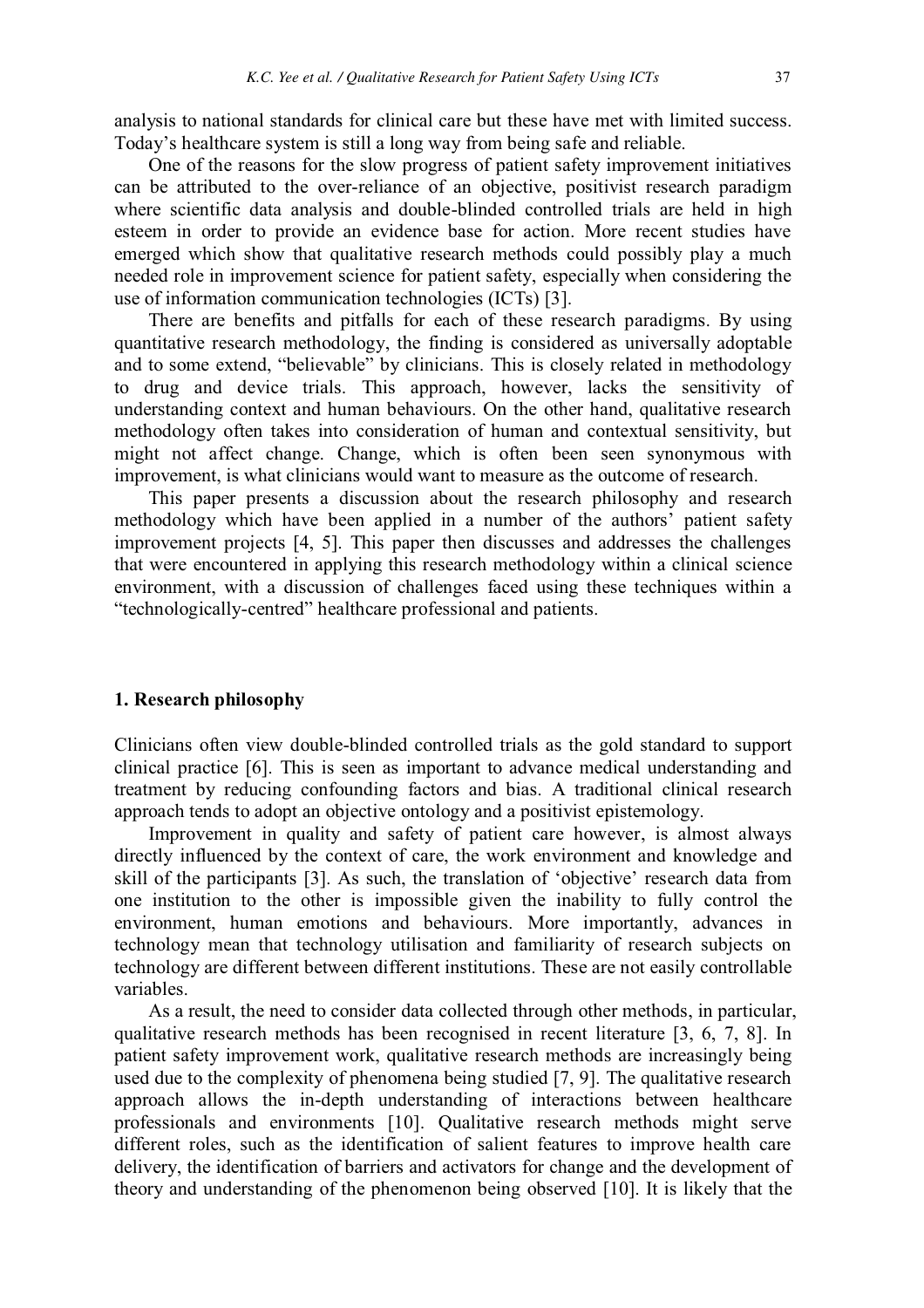basic principles of improvement might be discussed in different institutions, but it is unlikely that the strategies to improve patient safety could be fully transported from one institution to the other.

The guiding research philosophy in patient safety improvement using qualitative research method is therefore worthy of further discussion. Social science research often adopts a subjective ontology and interpretivist epistemology. The interpretivist approach argues that the truth is a social construct [11]. The truth and knowledge is interpreted by humans, their beliefs, their emotions and their values [11]. Researchers conduct studies to understand the world rather than to change the world [12]. When patient safety is considered, however, the purpose of the research is often to improve the practice in order to reduce harm. This is therefore in conflict with many of the principles of interpretivist epistemology.

As such, the authors suggest pragmatism as the suitable epistemology for improvement science research in patient safety. Pragmatism is defined as the approach to understand what works in the world, taking into account context and human behaviours [13]. Pragmatism is often used as the epistemology to guide mixed method research [13, 14]. Pragmatism encompasses socially produced knowledge [14]. Knowing and knowledge is based on prior knowledge and knowing begins from a practical stand point rather than a theoretical stand point [13]. Improvement science research aims to emphasises "whatever works": therefore it is suggested that pragmatism epistemology is most suitable.

## **2. Data collection techniques**

Different data collection techniques can be used to gather data for developing strategies to improve patient safety, especially with the use of ICTs. Data collection techniques commonly used include observations, semi-structured interviews and focus group interviews. Other data collection tools and techniques that might be helpful include ethnographic studies, post-cards and participatory design workshops. Observations and semi-structured interviews appear to be most commonly used techniques especially when there is a limited time frame and resources for the conduct of a project.

## *2.1. Participant/Sample selection*

The participant selection process is dependent on the context of each field site. In small clinical areas with approximately 50 staff, invitation for all staff members to participate in the research might be appropriate. In our experience, most clinicians will participate in the observation sessions and 50-75% of staff will agree to be interviewed if they are engaged in the process and there is buy-in.

In large clinical areas, it is often appropriate to apply purposeful sampling for interviews [11]. It is suggested that all senior clinicians as well as a selection of junior clinicians should be invited taking into account their seniority, experience, participation in clinical activities and their standing amongst their peers. 30-50 participants is often adequate for data analysis.

 Based on our experience, 20 fully documented observation sessions will provide adequate information for analysis and interpretation of a single observed phenomenon.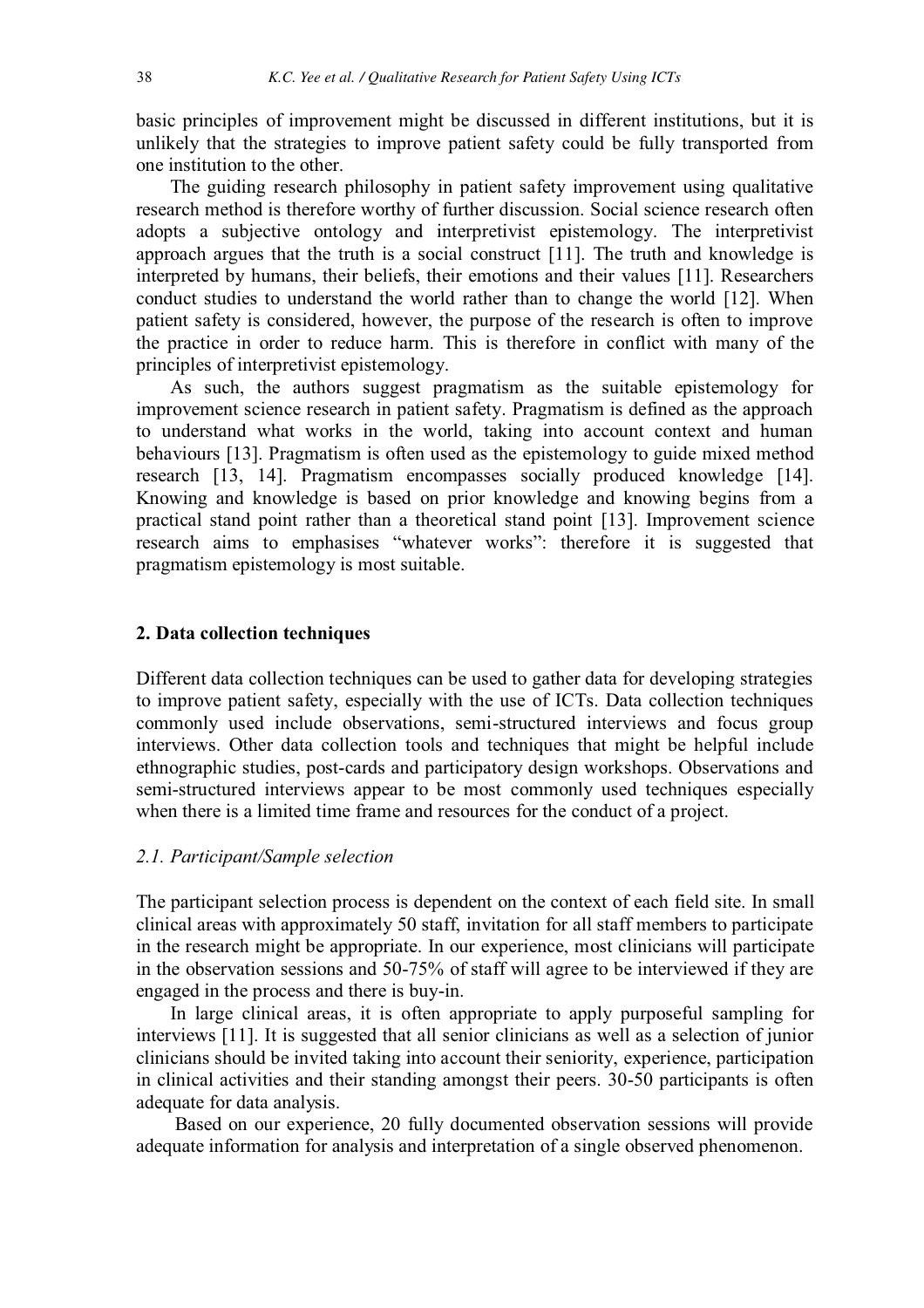#### *2.2. Observations*

Conducting observations is important for improvement science involving clinicians. Observations are often not required and not appropriate for projects involving patients. Observations should be considered as the first data collection technique in order to gain an in-depth understanding of the clinical context, the environment and the nature of clinical issues being studied. In our experience, these observation sessions not only serve as a familiarisation process for the researchers but also provide opportunities for clinical staff to gain some insights about the research being conducted.

It has been well documented in the literature that there are differences between what people say they do, what they perceive they do and what they actually do [15]. Conducting observations is therefore an important part of data collection in order to understand organisational issues and team interactions as well as uncovering the actual clinical practice within each specific clinical setting [9].

Advances in technology do raise the question regarding observations and the role of observation as a data collection technique. The use of smart phones with photo taking and recording capability provide a "communal" way of collecting data through video-observation or photo-observation. How does these technique evolve and how could these techniques help in observations require further exploration in the future.

## *2.3. Semi-structured interviews*

Semi-structured interviews are seen as important data collection techniques to obtain the views of end users (patients or clinicians). In the experience of the authors, the interview duration of around 30 minutes is most productive. Interview duration longer than that often results in a loss of concentration from participants. Semi-structured interviews allow the researcher to gain adequate information regarding the research questions. This technique also allows the use of further questioning to clarify statements made and to explore the clinical experiences of healthcare profession [11]. Rich contextual data can be gathered and analysed using this technique.

As a guide, at least five main sections should be considered when constructing a question frame for use in clinical safety improvement projects. The research should aim to understand the clinical process, information or context required to assist in the process, education and training requirements, tools and strategies to improve the clinical process and the use of ICTs for improvement. These sections are:

- 1. Clinician's perceptions of the clinical process, including their own role within that process and the perceived functions that the process serves.
- 2. Information content and environment required for the ideal clinical process.
- 3. Education and training that clinicians have received, the usefulness of this and how the improvement process can allow for the translation of knowledge to practice.
- 4. Clinician's understanding of what factors affect the clinical process and strategies that might help.
- 5. The potential role and main features of ICTs to improve the clinical process.

While traditionally, interviews should be conducted at a time of minimal distraction, the common use of smart phone as part of clinical communication means that it is impossible for healthcare professionals to be completed undistracted from work to participate in interviews. Text messages and phone calls often interrupt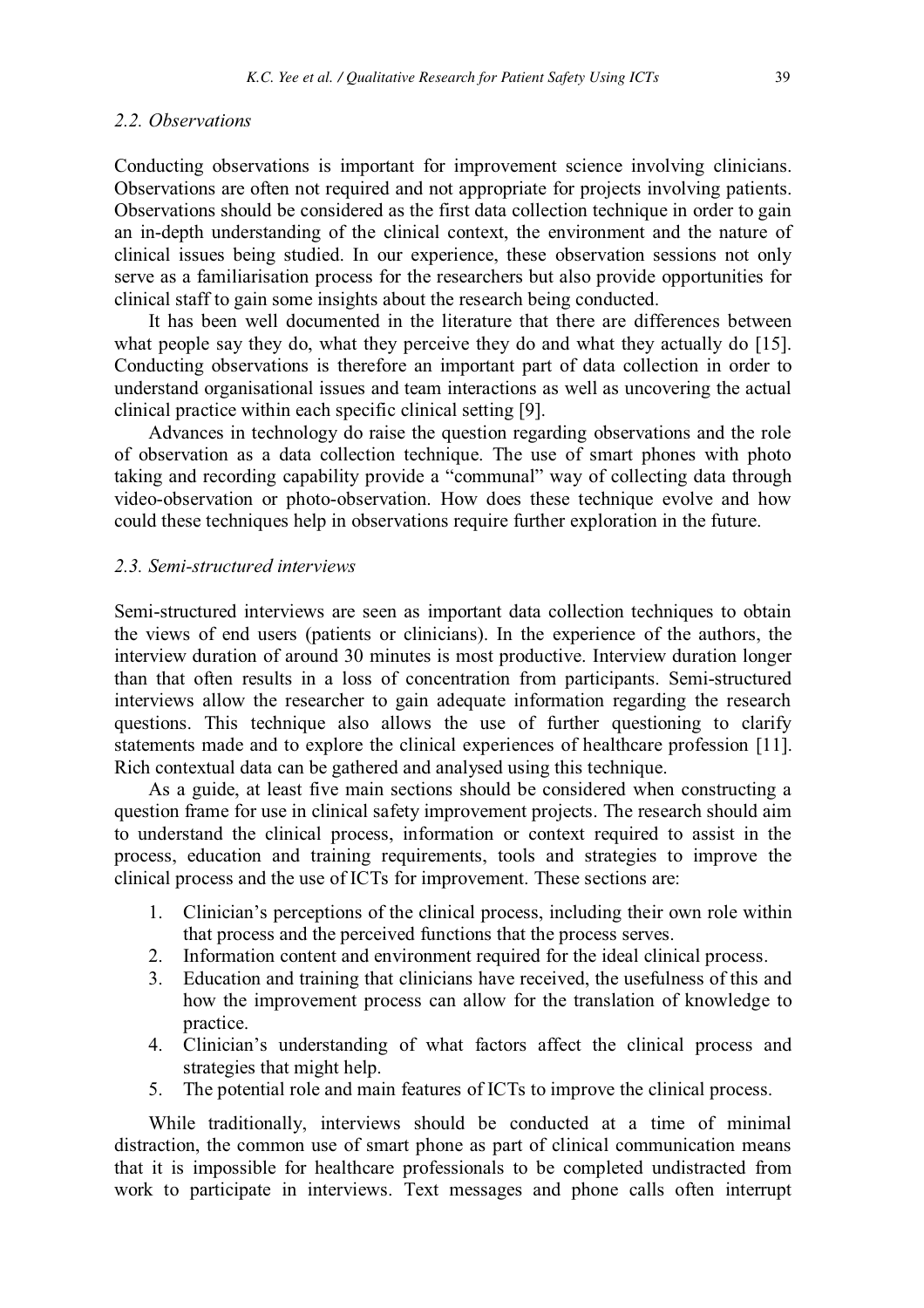interviews. More importantly, as the authors collect data for various projects using this method over the years, a trend has emerged among younger generation of healthcare professionals. While interviews are supposed to allow interviewees to discuss and consider a topic, it appears that the answers to questions are often very short and to the point from younger healthcare professionals. The interviews are more often a interactive discussion with the interviewee rather than traditional interviews with a lot of prompting needed. This is likely due to the culture of "technologically-assisted" communication through tweeter and text messages at which interactive and communal discussion is a norm. As such, semi-structure interview techniques might need to evolve over time to take into account these social trends.

## **3. Data analysis process**

Qualitative data is unstructured and consists of massive volumes of data ranging from interview transcripts to field notes. The data analysis process aims to provide some structure to the unstructured data and reduce the masses of text to a meaningful pattern and framework to communicate the data without losing the rich contextual insights and understanding of qualitative data [11]. Different techniques and methods have used for conducting analysis of qualitative data [16]. Analysis of qualitative data is an iterative process. This is especially important when data from different clinical areas and different groups of clinicians collected by different researchers are combined together for analysis. Different perspectives from the descriptive data emerge during the iterative analytical processes [16]. The changes in pattern of younger "technologicallycentred" interviewees require further thoughts. Due to the more interactive nature of interviews, iterative analysis by the interviewers becomes very important in the data analysis process.

One common approach draws on principles of Grounded theory to guide analysis of data obtained from observations and interviews for improvement science. Grounded theory was proposed as the data analysis method that allows for the generation of significant insights and theory from qualitative data [17]. Grounded theory analysis has been used in medical research [14, 16]. In the quality and safety domain, grounded theory research has been used to generate insights, understanding and theories of the phenomena observed [18].

Grounded theory principles can be applied in research in improvement science with the aim of developing strategies and recommendation for improvement. As the data analysis process involves multiple iterations, recurrent themes emerge. As the data analysis progresses, new themes occur less frequently. Theoretical saturation [11] normally guides the depth of data analysis and number of iteration cycles. Data analysis should include open coding, axial coding and selecting coding. Constant comparison and memoing should accompany open-axial and selective coding to provide meaningful interpretation to the data [17]. The integration of field notes during interviews become important with less descriptive answers obtained in the younger group of interviewees.

Various strategies have been proposed to improve the rigour of qualitative research, including prolonged engagement, triangulation, member checking, audit trial, reflexivity, thick description and peer debriefing [19]. Triangulation has been suggested as the tried and tested means of offering completeness and rigour for qualitative research [19]. This process is especially important with the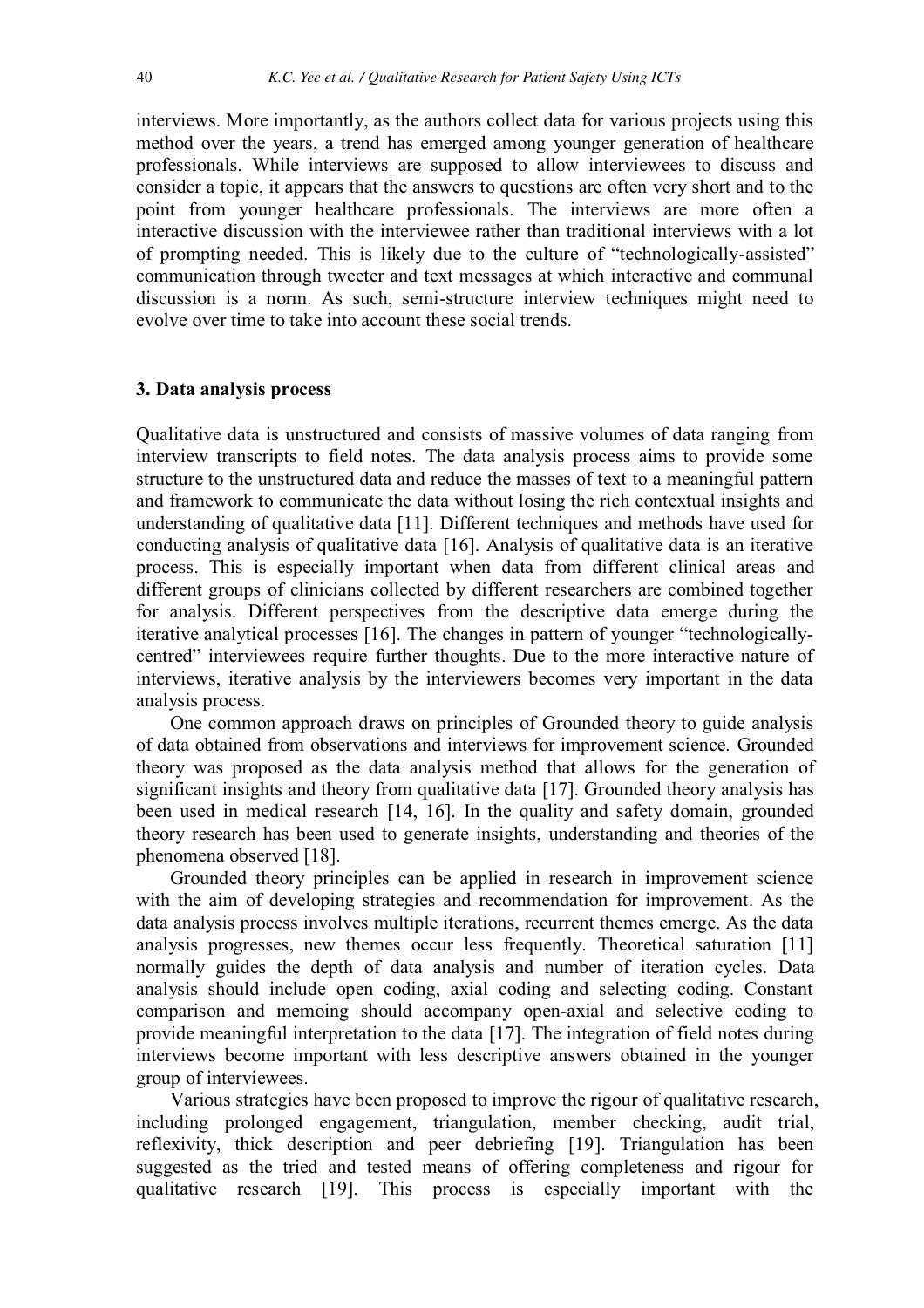"technologically-centred" generation. The use of text messages and various chat programs often lead to a different set of terms and languages used. To integrate interviews and observations from interviewees of different groups, multiple types of triangulation of data analysis are needed to allows a better analysis of holistic data, approaching the concept of crystallisation and triangulation state of mind [19]. During the triangulation process, the comparison and integration of analysis of data from different sources tends to complement each other and therefore provides more in-depth and thorough view.

#### **4. Challenges faced in qualitative research.**

There are numerous challenges associated with using qualitative research methods in improvement science research for patient safety. Some of these challenges relate to data collection techniques while others relate to the pre-conceived notions associated with the objective, positivist research paradigm within clinical practice. This process is made more complicated in the technological era.

It is often difficult to get buy-in from clinicians and healthcare administrators. Senior clinicians and healthcare administrators are reliant on numbers and graphs to make decisions and find qualitative research abstract and difficult to understand.

It might be difficult to obtain required data from clinicians for analysis. This is especially a challenge with the younger "technologically-centred" healthcare professionals with short and more interactive style of communication. Clinicians may find it difficult to articulate what they actually do. Conducting observations can help to overcome this challenge and is an important element to data collection. Clinician researchers are often biased in their observations of the phenomenon. The inclusion of non-clinician observers will also provide a more systemic view of the clinical process and improvement strategies.

It is often very time consuming to analyse qualitative data word by word and line by line. A more practical way is a process described by Boeije [20] whereby comparisons are made between interviews and/or particular settings. In these circumstances, combination of data obtained from different groups of clinicians with different communicative styles needs to be carefully integrated. It is often very difficult to communicate qualitative data to a clinical audience. While it is important to consider rich contextual insights, it should also be noted that the goal of improvement science research is to provide a list of recommendations of what needs to be done to improve clinical practice. As such, it is essential to provide clear recommendations of strategies to improve clinical practice.

These challenges, however reflect the effect of using qualitative methodology in improvement science research at which the recommendations and strategies derived from the research often argues for flexible standardisation [21]. Flexible standardisation in ICT design and implementation acknowledges evidence required for improvement derived by different methods but also consider socio-technical issues in the process.